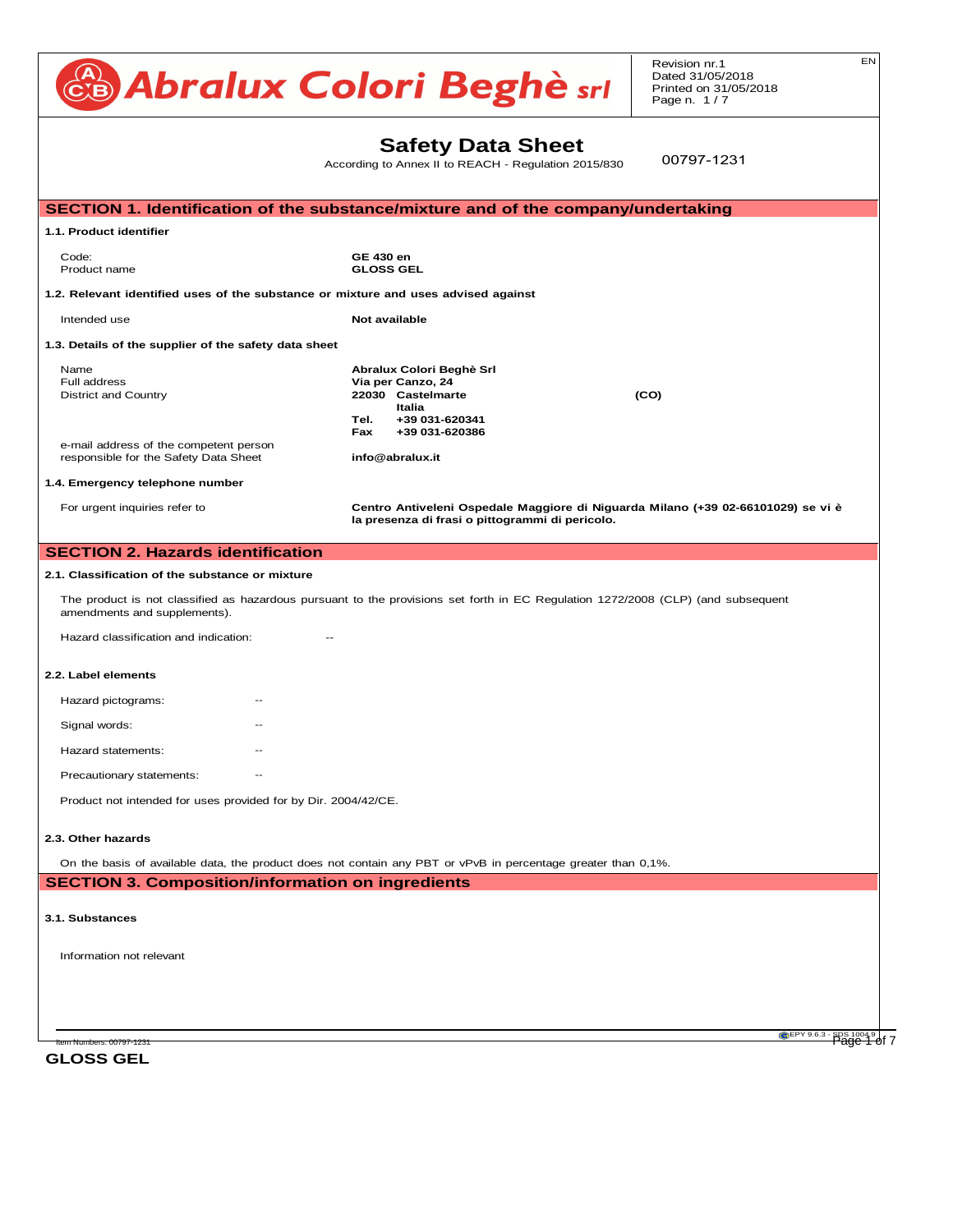CB Abralux Colori Beghè srl

# **SECTION 3. Composition/information on ingredients** ... / >>

### **3.2. Mixtures**

The product does not contain substances classified as being hazardous to human health or the environment pursuant to the provisions Regulation (EU) 1272/2008 (CLP) (and subsequent amendments and supplements) in such quantities as to require the statement.

# **SECTION 4. First aid measures**

# **4.1. Description of first aid measures**

Not specifically necessary. Observance of good industrial hygiene is recommended.

### **4.2. Most important symptoms and effects, both acute and delayed**

Specific information on symptoms and effects caused by the product are unknown.

### **4.3. Indication of any immediate medical attention and special treatment needed**

Information not available

# **SECTION 5. Firefighting measures**

### **5.1. Extinguishing media**

SUITABLE EXTINGUISHING EQUIPMENT The extinguishing equipment should be of the conventional kind: carbon dioxide, foam, powder and water spray. UNSUITABLE EXTINGUISHING EQUIPMENT None in particular.

### **5.2. Special hazards arising from the substance or mixture**

HAZARDS CAUSED BY EXPOSURE IN THE EVENT OF FIRE Do not breathe combustion products.

### **5.3. Advice for firefighters**

### GENERAL INFORMATION

Use jets of water to cool the containers to prevent product decomposition and the development of substances potentially hazardous for health. Always wear full fire prevention gear. Collect extinguishing water to prevent it from draining into the sewer system. Dispose of contaminated water used for extinction and the remains of the fire according to applicable regulations. SPECIAL PROTECTIVE EQUIPMENT FOR FIRE-FIGHTERS Normal fire fighting clothing i.e. fire kit (BS EN 469), gloves (BS EN 659) and boots (HO specification A29 and A30) in combination with

self-contained open circuit positive pressure compressed air breathing apparatus (BS EN 137).

### **SECTION 6. Accidental release measures**

### **6.1. Personal precautions, protective equipment and emergency procedures**

Use breathing equipment if fumes or powders are released into the air. These indications apply for both processing staff and those involved in emergency procedures.

### **6.2. Environmental precautions**

The product must not penetrate into the sewer system or come into contact with surface water or ground water.

### **6.3. Methods and material for containment and cleaning up**

Confine using earth or inert material. Collect as much material as possible and eliminate the rest using jets of water. Contaminated material should be disposed of in compliance with the provisions set forth in point 13.

### **6.4. Reference to other sections**

Any information on personal protection and disposal is given in sections 8 and 13.

**GLOSS GEL**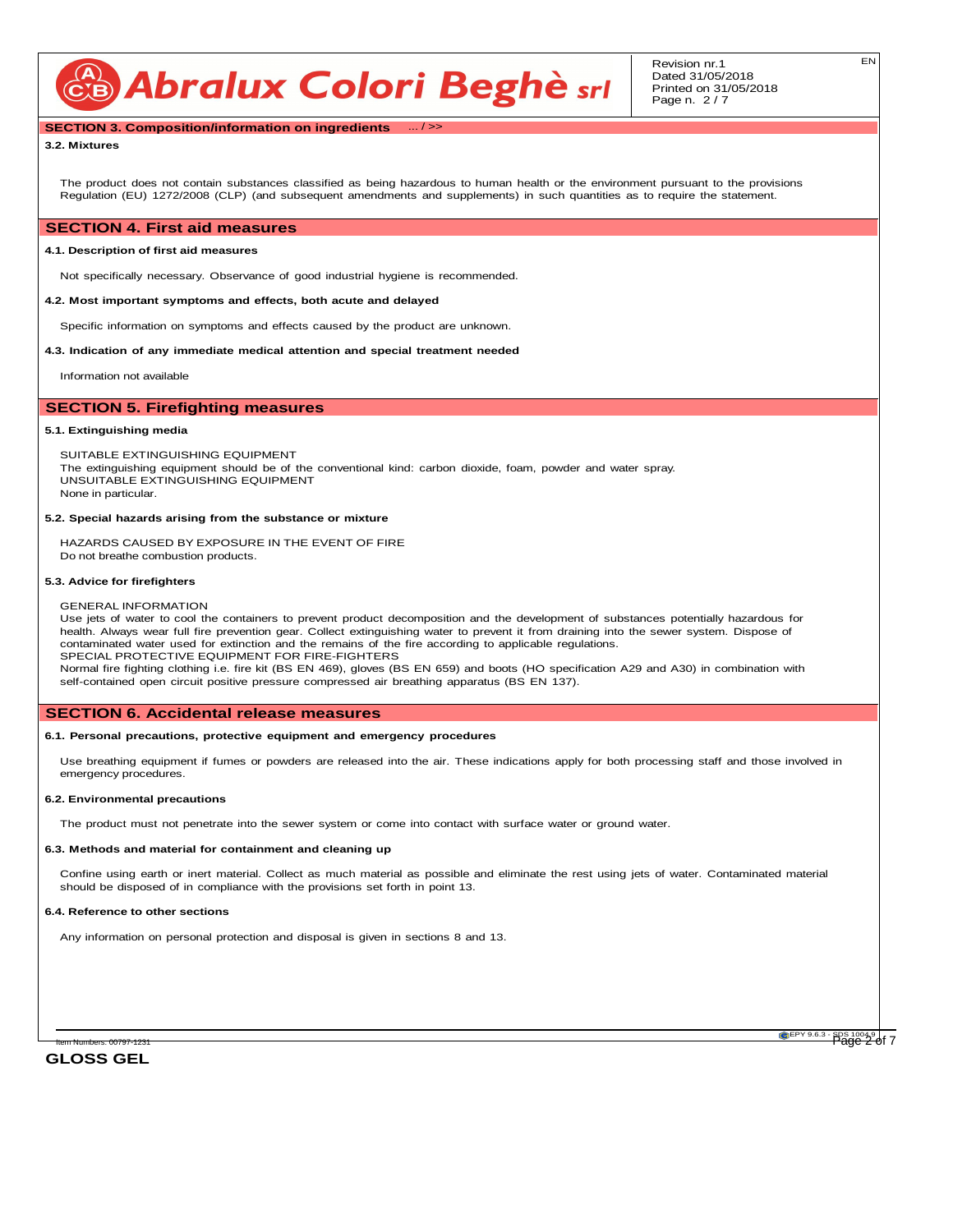

# **SECTION 7. Handling and storage**

### **7.1. Precautions for safe handling**

Before handling the product, consult all the other sections of this material safety data sheet. Avoid leakage of the product into the environment. Do not eat, drink or smoke during use.

### **7.2. Conditions for safe storage, including any incompatibilities**

Keep the product in clearly labelled containers. Keep containers away from any incompatible materials, see section 10 for details.

### **7.3. Specific end use(s)**

Information not available

# **SECTION 8. Exposure controls/personal protection**

### **8.1. Control parameters**

Information not available

### **8.2. Exposure controls**

Comply with the safety measures usually applied when handling chemical substances. HAND PROTECTION None required. SKIN PROTECTION None required. EYE PROTECTION None required. RESPIRATORY PROTECTION None required, unless indicated otherwise in the chemical risk assessment. ENVIRONMENTAL EXPOSURE CONTROLS The emissions generated by manufacturing processes, including those generated by ventilation equipment, should be checked to ensure compliance with environmental standards.

# **SECTION 9. Physical and chemical properties**

### **9.1. Information on basic physical and chemical properties**

| Appearance                             | paste              |
|----------------------------------------|--------------------|
| Colour                                 | opalescent         |
| Odour                                  | typical            |
| Odour threshold                        | Not available      |
| рH                                     | 8                  |
| Melting point / freezing point         | Not available      |
| Initial boiling point                  | Not available      |
| Boiling range                          | Not available      |
| Flash point                            | Not applicable     |
| <b>Evaporation Rate</b>                | Not available      |
| Flammability of solids and gases       | not applicable     |
| Lower inflammability limit             | Not available      |
| Upper inflammability limit             | Not available      |
| Lower explosive limit                  | Not available      |
| Upper explosive limit                  | Not available      |
| Vapour pressure                        | Not available      |
| Vapour density                         | Not available      |
| Relative density                       | 1.00               |
| Solubility                             | miscibile in acqua |
| Partition coefficient: n-octanol/water | Not available      |
| Auto-ignition temperature              | Not available      |
| Decomposition temperature              | Not available      |
| Viscosity                              | Not available      |
| <b>Explosive properties</b>            | not applicable     |
| Oxidising properties                   | Not available      |
|                                        |                    |

**GLOSS GEL**

EPY 9.6.3 - SDS 1004.9 Item Numbers: 00797-1231 Page 3 of 7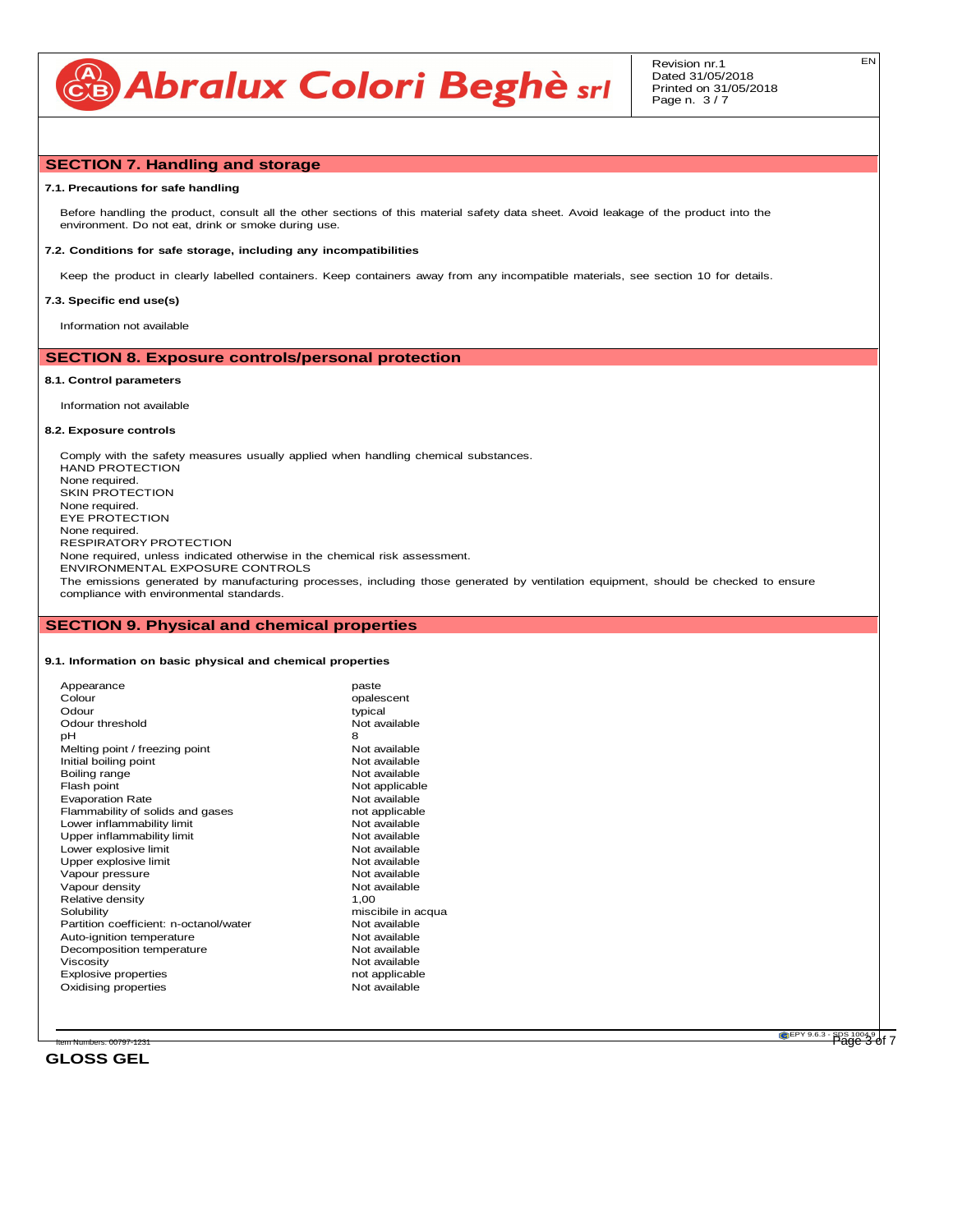

Revision nr.1 Dated 31/05/2018 Printed on 31/05/2018 Page n. 4 / 7

| <b>SECTION 9. Physical and chemical properties</b> / >>                                           |                                                                                                                                       |  |  |  |
|---------------------------------------------------------------------------------------------------|---------------------------------------------------------------------------------------------------------------------------------------|--|--|--|
| 9.2. Other information                                                                            |                                                                                                                                       |  |  |  |
| VOC (Directive 2010/75/EC):                                                                       | 2,51 % - 25,11<br>g/litre                                                                                                             |  |  |  |
| <b>SECTION 10. Stability and reactivity</b>                                                       |                                                                                                                                       |  |  |  |
| 10.1. Reactivity                                                                                  |                                                                                                                                       |  |  |  |
| There are no particular risks of reaction with other substances in normal conditions of use.      |                                                                                                                                       |  |  |  |
| 10.2. Chemical stability                                                                          |                                                                                                                                       |  |  |  |
| The product is stable in normal conditions of use and storage.                                    |                                                                                                                                       |  |  |  |
| 10.3. Possibility of hazardous reactions                                                          |                                                                                                                                       |  |  |  |
| No hazardous reactions are foreseeable in normal conditions of use and storage.                   |                                                                                                                                       |  |  |  |
| 10.4. Conditions to avoid                                                                         |                                                                                                                                       |  |  |  |
|                                                                                                   | None in particular. However the usual precautions used for chemical products should be respected.                                     |  |  |  |
| 10.5. Incompatible materials                                                                      |                                                                                                                                       |  |  |  |
| Information not available                                                                         |                                                                                                                                       |  |  |  |
| 10.6. Hazardous decomposition products                                                            |                                                                                                                                       |  |  |  |
| Information not available                                                                         |                                                                                                                                       |  |  |  |
| <b>SECTION 11. Toxicological information</b>                                                      |                                                                                                                                       |  |  |  |
| industrial practices.                                                                             | According to currently available data, this product has not yet produced health damages. Anyway, it must be handled according to good |  |  |  |
| 11.1. Information on toxicological effects                                                        |                                                                                                                                       |  |  |  |
| Metabolism, toxicokinetics, mechanism of action and other information                             |                                                                                                                                       |  |  |  |
| Information not available                                                                         |                                                                                                                                       |  |  |  |
| Information on likely routes of exposure                                                          |                                                                                                                                       |  |  |  |
| Information not available                                                                         |                                                                                                                                       |  |  |  |
| Delayed and immediate effects as well as chronic effects from short and long-term exposure        |                                                                                                                                       |  |  |  |
| Information not available                                                                         |                                                                                                                                       |  |  |  |
| Interactive effects                                                                               |                                                                                                                                       |  |  |  |
| Information not available                                                                         |                                                                                                                                       |  |  |  |
| <b>ACUTE TOXICITY</b>                                                                             |                                                                                                                                       |  |  |  |
| LC50 (Inhalation) of the mixture:<br>LD50 (Oral) of the mixture:<br>LD50 (Dermal) of the mixture: | Not classified (no significant component)<br>Not classified (no significant component)<br>Not classified (no significant component)   |  |  |  |
| SKIN CORROSION / IRRITATION                                                                       |                                                                                                                                       |  |  |  |
| Does not meet the classification criteria for this hazard class                                   |                                                                                                                                       |  |  |  |
| SERIOUS EYE DAMAGE / IRRITATION                                                                   |                                                                                                                                       |  |  |  |
| Does not meet the classification criteria for this hazard class                                   |                                                                                                                                       |  |  |  |
| <b>RESPIRATORY OR SKIN SENSITISATION</b>                                                          |                                                                                                                                       |  |  |  |

**GLOSS GEL**

EPY 9.6.3 - SDS 1004.9 Item Numbers: 00797-1231 Page 4 of 7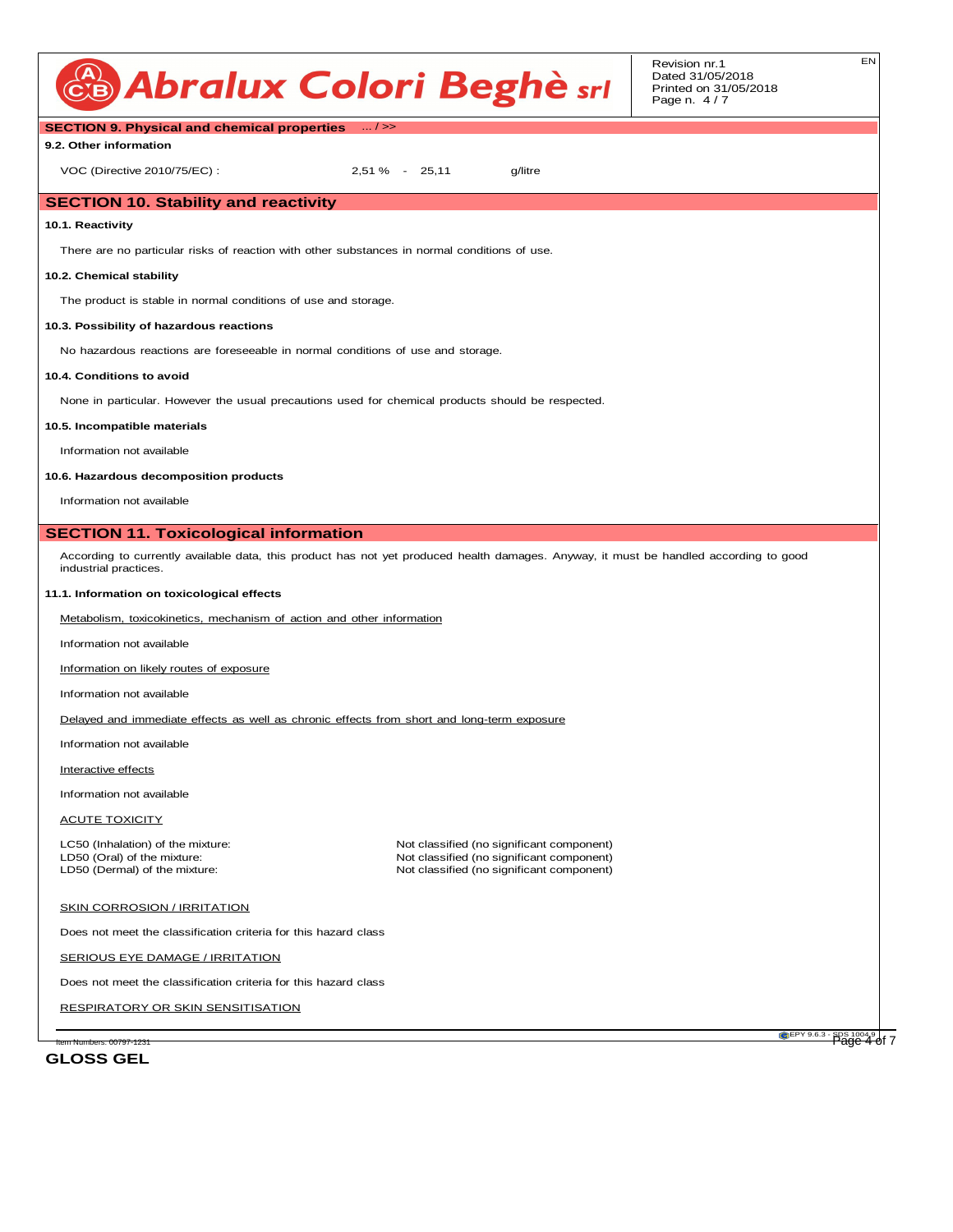# CB Abralux Colori Beghè srl

Revision nr.1 Dated 31/05/2018 Printed on 31/05/2018 Page n. 5 / 7

# **SECTION 11. Toxicological information** ... / >>

Does not meet the classification criteria for this hazard class

### GERM CELL MUTAGENICITY

Does not meet the classification criteria for this hazard class

## **CARCINOGENICITY**

Does not meet the classification criteria for this hazard class

### REPRODUCTIVE TOXICITY

Does not meet the classification criteria for this hazard class

### STOT - SINGLE EXPOSURE

Does not meet the classification criteria for this hazard class

### STOT - REPEATED EXPOSURE

Does not meet the classification criteria for this hazard class

### ASPIRATION HAZARD

Does not meet the classification criteria for this hazard class

# **SECTION 12. Ecological information**

Use this product according to good working practices. Avoid littering. Inform the competent authorities, should the product reach waterways or contaminate soil or vegetation.

## **12.1. Toxicity**

Information not available

### **12.2. Persistence and degradability**

Information not available

### **12.3. Bioaccumulative potential**

Information not available

### **12.4. Mobility in soil**

Information not available

# **12.5. Results of PBT and vPvB assessment**

On the basis of available data, the product does not contain any PBT or vPvB in percentage greater than 0,1%.

### **12.6. Other adverse effects**

Information not available

# **SECTION 13. Disposal considerations**

### **13.1. Waste treatment methods**

Reuse, when possible. Neat product residues should be considered special non-hazardous waste. Disposal must be performed through an authorised waste management firm, in compliance with national and local regulations. CONTAMINATED PACKAGING Contaminated packaging must be recovered or disposed of in compliance with national waste management regulations.

**GLOSS GEL**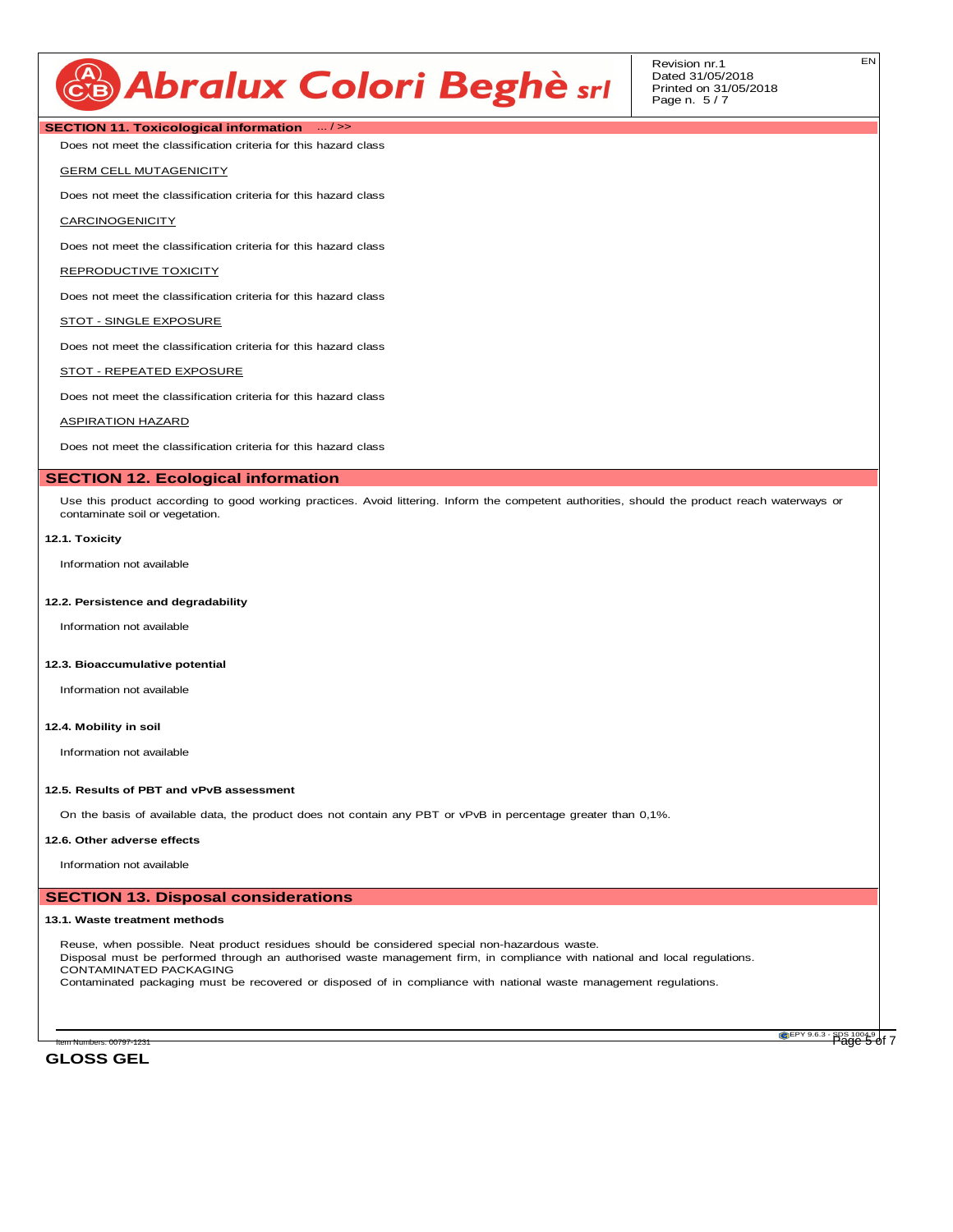# CB Abralux Colori Beghè srl

# **SECTION 14. Transport information**

The product is not dangerous under current provisions of the Code of International Carriage of Dangerous Goods by Road (ADR) and by Rail (RID), of the International Maritime Dangerous Goods Code (IMDG), and of the International Air Transport Association (IATA) regulations.

**14.1. UN number**

Not applicable

**14.2. UN proper shipping name**

Not applicable

**14.3. Transport hazard class(es)**

Not applicable

### **14.4. Packing group**

Not applicable

**14.5. Environmental hazards**

Not applicable

**14.6. Special precautions for user**

Not applicable

**14.7. Transport in bulk according to Annex II of Marpol and the IBC Code**

Information not relevant

# **SECTION 15. Regulatory information**

### **15.1. Safety, health and environmental regulations/legislation specific for the substance or mixture**

Seveso Category - Directive 2012/18/EC: None

Restrictions relating to the product or contained substances pursuant to Annex XVII to EC Regulation 1907/2006 None

Substances in Candidate List (Art. 59 REACH)

On the basis of available data, the product does not contain any SVHC in percentage greater than 0,1%.

Substances subject to authorisarion (Annex XIV REACH)

None

Substances subject to exportation reporting pursuant to (EC) Reg. 649/2012: None

Substances subject to the Rotterdam Convention: None

Substances subject to the Stockholm Convention: None

**Healthcare controls** Information not available

### **15.2. Chemical safety assessment**

No chemical safety assessment has been processed for the mixture and the substances it contains.

**GLOSS GEL**

EPY 9.6.3 - SDS 1004.9 Item Numbers: 00797-1231 Page 6 of 7